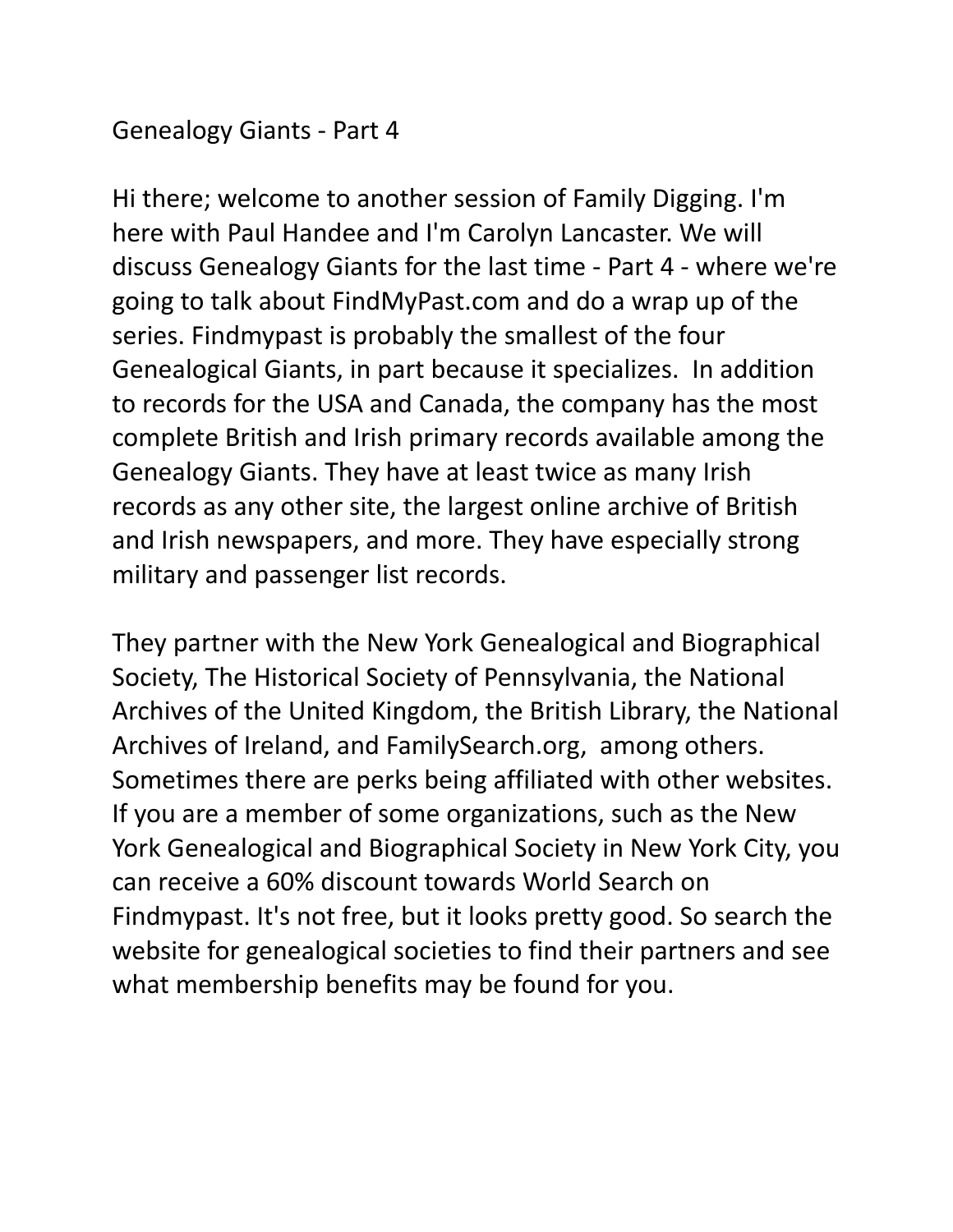# **Part 4 - Pg 2**

For a very large percentage of people from the United States and even more from Canada, at least some of our roots are in the United Kingdom and FindMyPast is the place to go for primary source records. We say that with the following caveat. Go to FindMyPast after you have exhausted all the records you could find of the many free resources that contain records from the British Isles and Ireland. A podcast in the near future is going to review the free resources available. But FindMyPast has a number of records that are found nowhere else, and so it's worth the money. We at FamilyDigging.com always want to exhaust freely available records before we start paying for anything; that is just a given. Absolutely!

Their vital records cover about 90% of the United States and Canada. With BMD records (that is birth, marriage and death records) starting from the early 1700s, parish records for England and for Wales go back as far as 1538. This is particularly useful for anyone researching to find their immigrant ancestors in the early Colonial American Era. They also have a rapidly growing collection of local English, Welsh, Irish and Scottish records going back to 1700, and some records going back as far as 858 a.d. Many of these are exclusive to FindMyPast.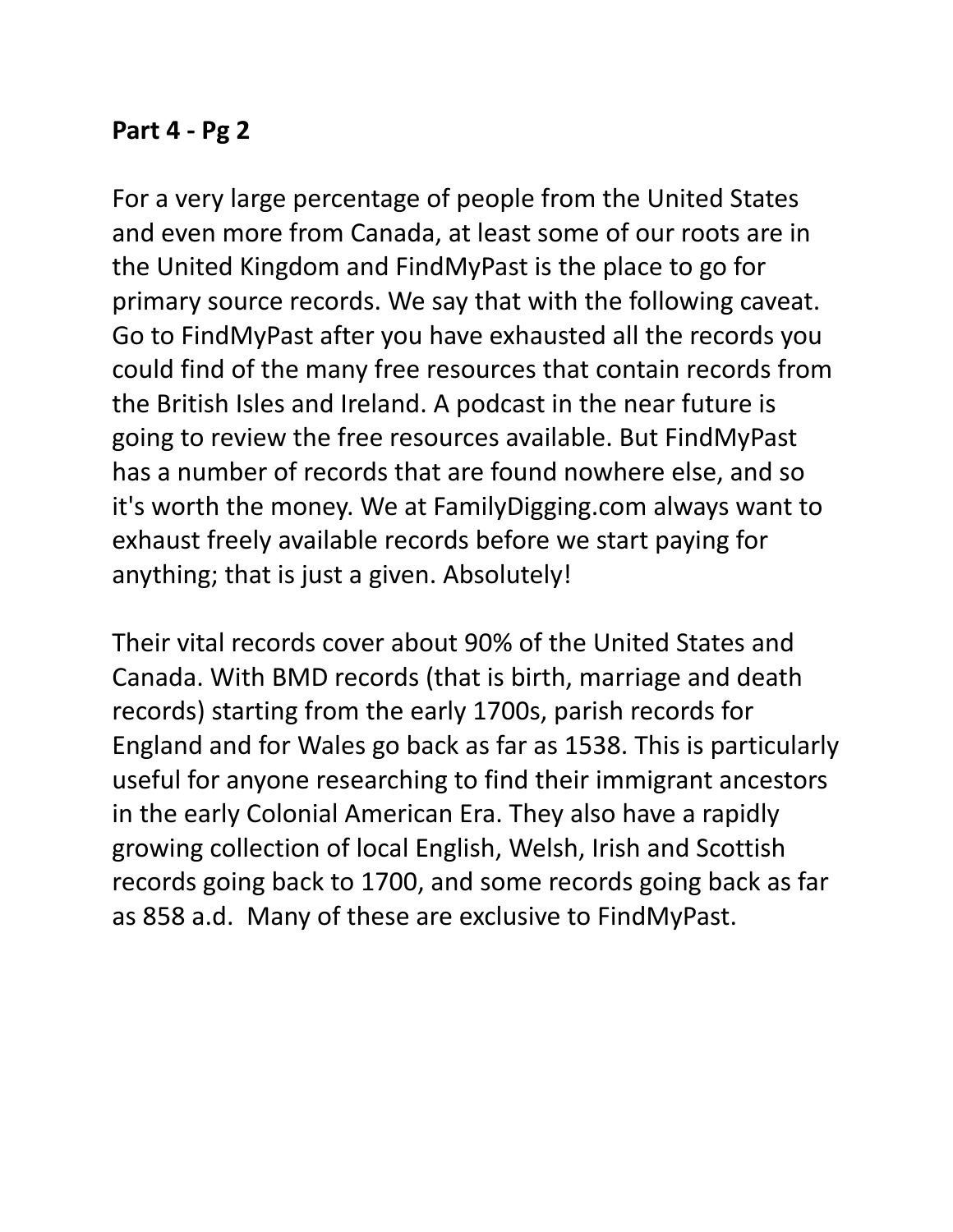The Company has a unique and very flexible subscription system, both as to the types of records you want to access, as well as the duration of the subscription you want, starting with as little as a month at a time. And the cost is relatively low compared with many other sites. They also have a wide variety of vital, census and immigration records available for **free**. To see what all is included, go to their main page and at the bottom left click on "free records". It is a very generous list.

FindMyPast owns a company called Twile, acquired a couple of years ago, that creates a visual timeline of your family history made up of milestones and photos. Way cool.

Another useful and exclusive resource that FindMyPast has is PERSI, that's the Periodical Source Index which is now available online. This vast resource provides publications and journals from the Allen County (Indiana) Public Library's Genealogy Center, one of the premier genealogy libraries in the United States. It includes publications from Allen County Public Library, the New York Genealogical and Biographical Society, Tip of Texas Genealogical Society, a wide variety of organizations from Canada and from members of the British Commonwealth, as well as the United States.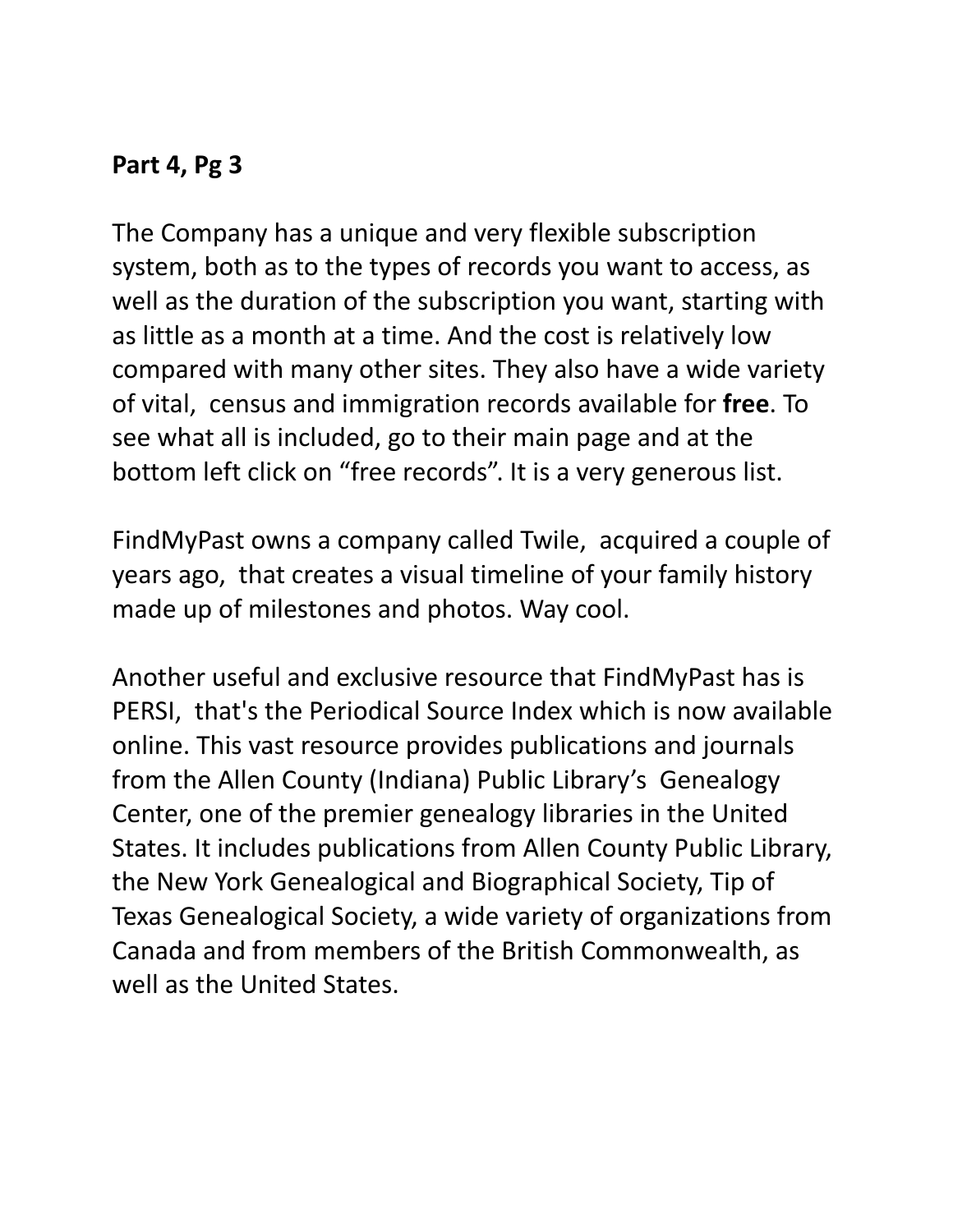Often the best research in the country can be found in journals of various historical and genealogical societies, and many of them send copies to the Allen County Public Library, which are then added to PERSI. PERSI is compiled by the Allen County Public Library and simultaneously updated in FindMyPast. PERSI indexed articles are added every month. It is a great way to find articles written about American history and family history.

FindMyPast isn't the largest of the Genealogy Giants, but for British and Irish records, and more, is the bomb.

(Paul) And also I'd like to add that I've been a member of the New York Genealogical and Biographical Society, because many of my family come from New York State and I like to research in the many books that they have, and because they are affiliated with FindMyPast - a great platform. I really like them.

# (**Wrap Up)**

Here are some thoughts on how to proceed in order to make good quality choices on how to set up your family tree - just a few things to keep in mind.

Everyone who opens an account with any genealogical site that provides space for you to create your family tree, whether a genealogical giant or not, needs to become aware of how that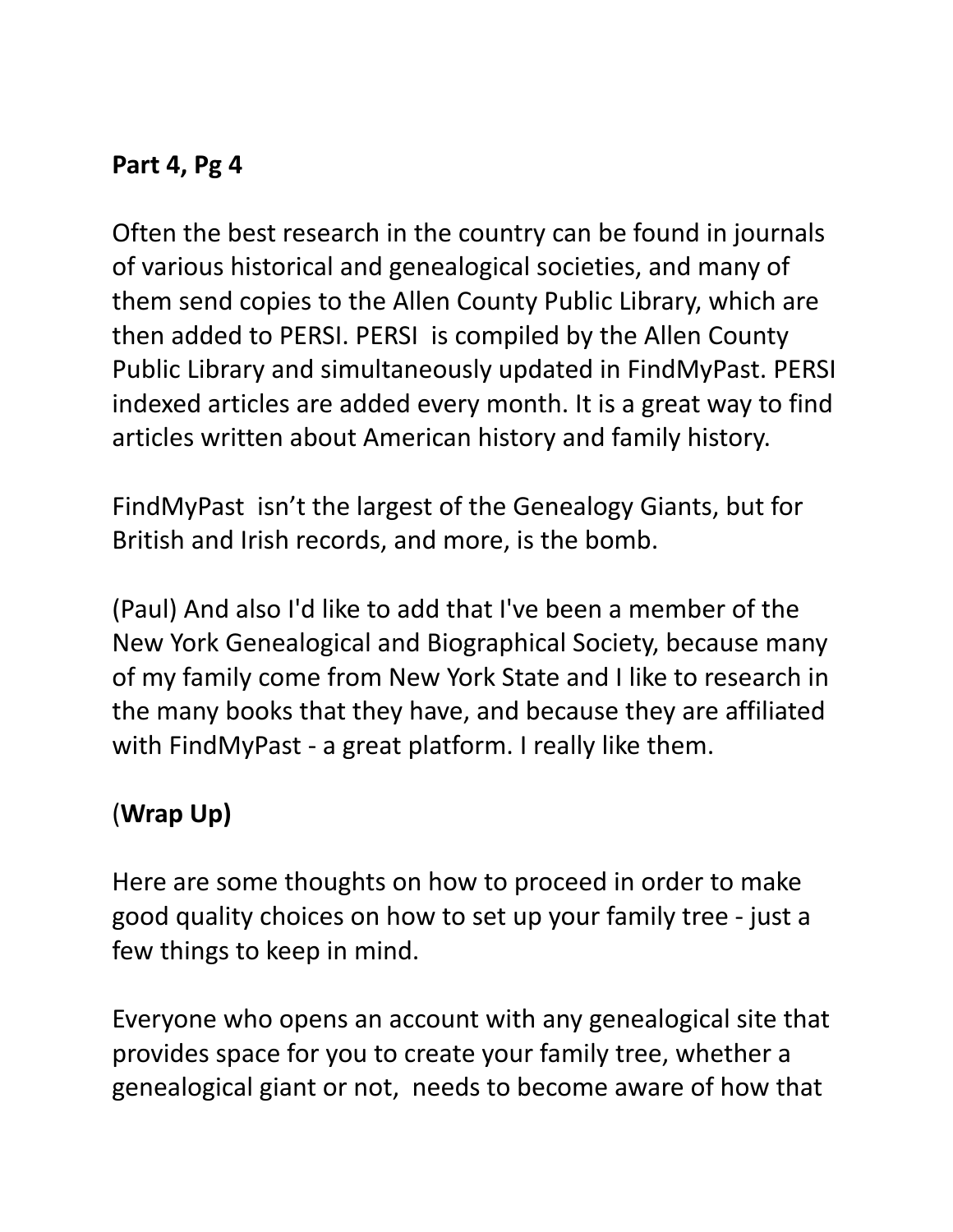company functions BEFORE signing up. Does the site use a shared tree, an entirely private space for your tree, or combination? Can you build a tree without sharing it (until and unless you choose to) or not? This is not judgment, just information. You need to decide what is best for you.

Some companies use shared trees as their only way of doing business; a significant percentage of companies are headed on this route. They will give you all kinds of reasons as to why they chose to do business one way or the other, and sometimes can make the case for building your tree faster by sharing information with others who are working on that same family line However, shared trees are risky in that you may lose control of what information is attached to your ancestors. Anyone can come in and override what you put in, and that is a potential problem when so many people are just doing 'copy and paste' from other trees, especially without resource citations. The errors can really get out of hand and you have very little control.

Again, this is entirely up to you. I just know that I would want to be able to prove the facts and place the appropriate citations on the tree before making it public. It's hard to refute a fact that has good quality resources attached. It gives you credibility.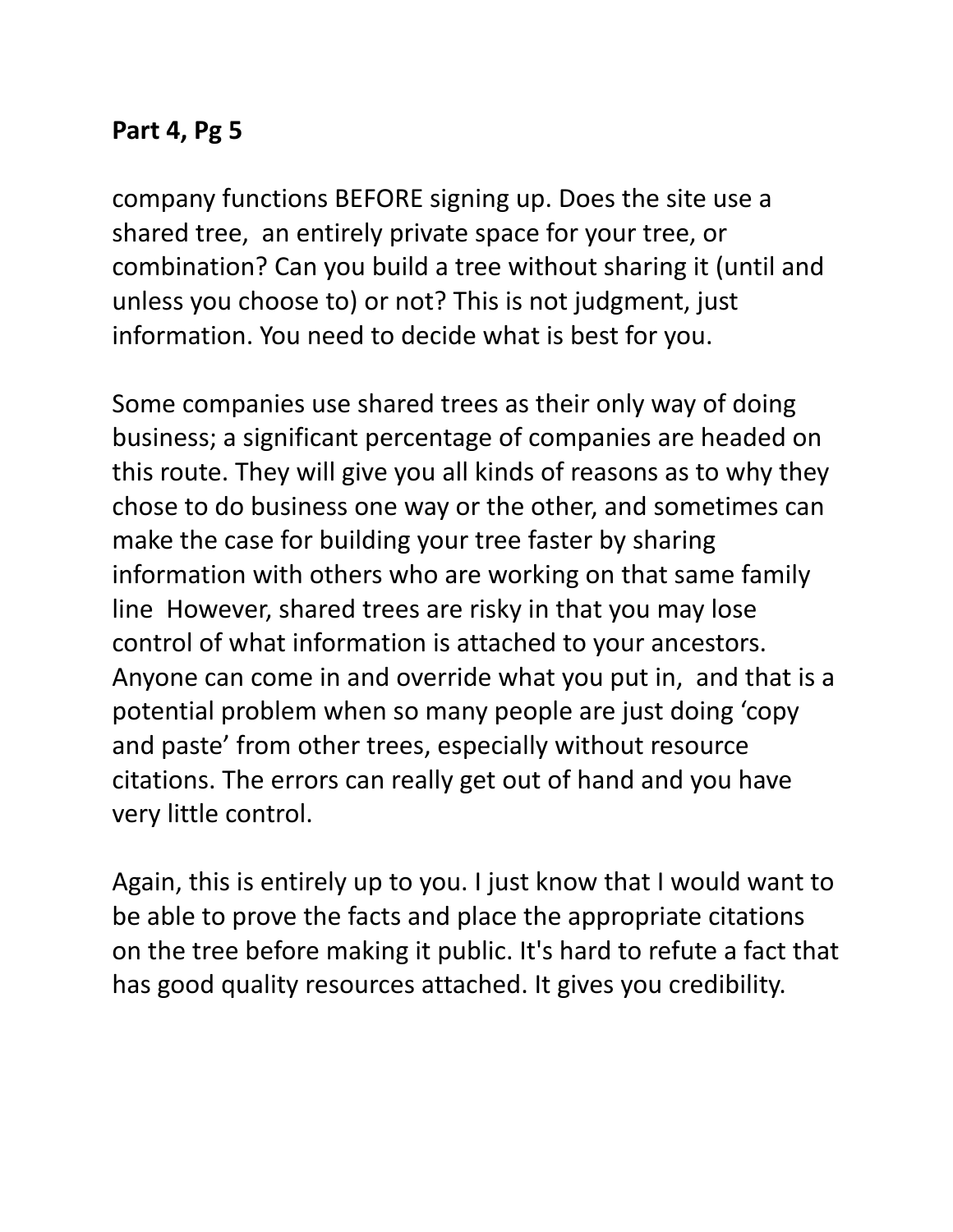Other people's trees are not sources. GEDCOMs with no author or resources attached are similarly not resources at all. They are just hints. And it is a joke to cite your fourth great grandfather's date of birth as "known from personal knowledge" or "first hand knowledge". (Oh yeah, you were there to witness it?) That is one sorry excuse for a citation.

One way or the other, you need to choose whether or not you want a shared tree or if you want to do your preliminary research privately and then decide whether, when and with whom you want to share it; and if you choose shared trees, while you are at it, you should probably find out what happens if you want to stop doing business with that company for any reason, including your death. Can you use a GEDCOM to remove your entire tree? What happens to your photos? Are they still yours to take? How about the images and transcripts of your resources? How about your DNA data?

These are all things you need to determine before you set up an account so that you aren't surprised or angry when it is too late. All this is part of the fine print that you really do need to read, no matter who you are doing business with in 'genea-world'.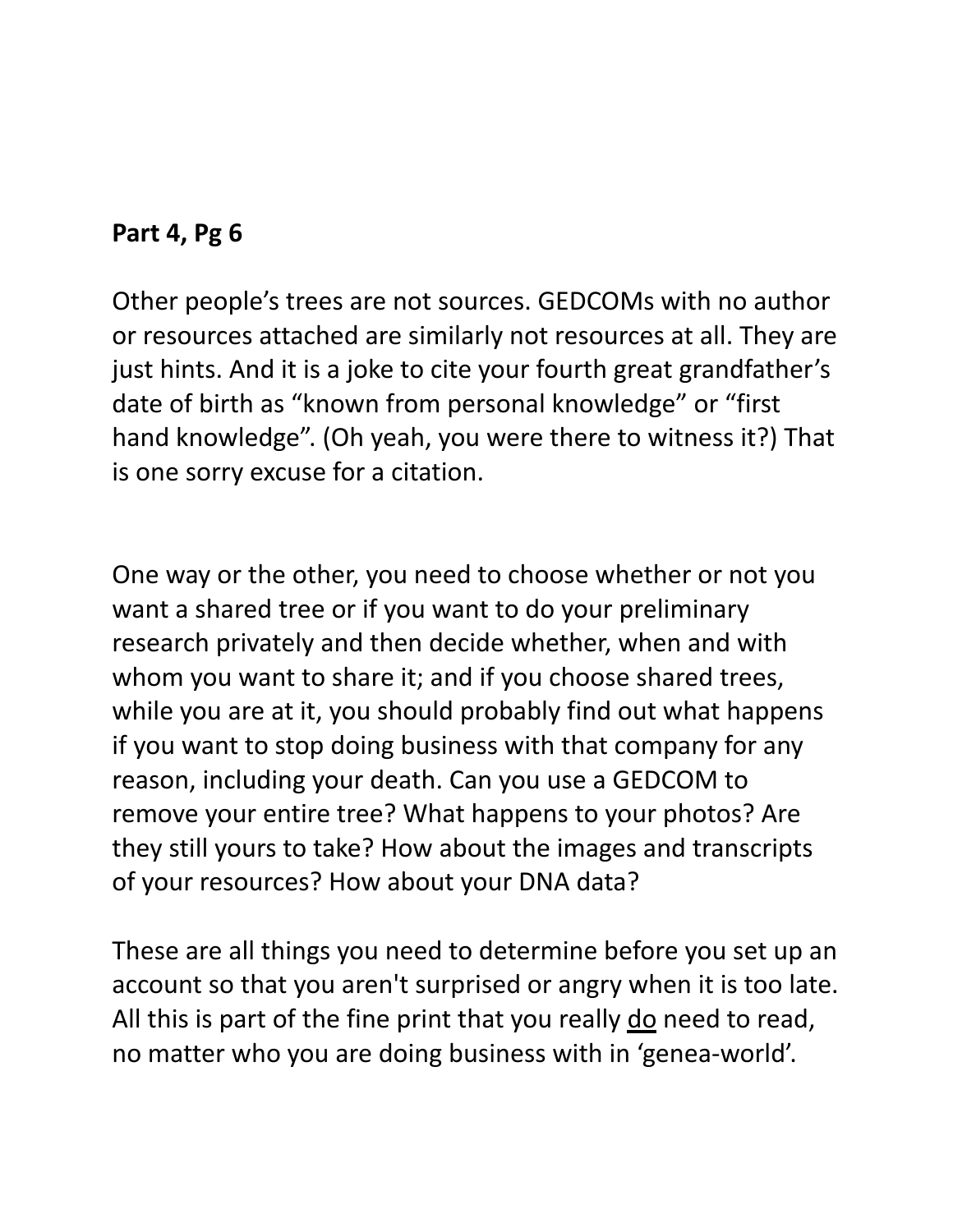So Paul, which genealogical giant would you use? I know that you're a member of MyHeritage, but is that enough?

(Paul) Well, actually not. I really have kind of gone out and looked at a lot of different resources, some of which we haven't even discussed on our program. Yes, I like, for instance, Geneanet, which is a French-based platform and I've been doing a lot of research with them. I've tried a couple other things like Ancient Faces, which is a pictorial genealogical site and I like them. And, of course. I do like MyHeritage because they really bring it on strong for me and my family.

(Carolyn) I would use all of them, starting with FamilySearch and Ancestry. I would try to find as many domestic records as possible, in particular exhausting as many free records as possible first before going on to any paid subscriptions. I would also use the Library Edition of Ancestry to do my preliminary research until I can't find anything more, and then I'd need to start a subscription. Then I would head to FindMyPast for my British side, which is big on my father's side of the tree in particular. When I was done there, I would go to MyHeritage, check out the rest of Europe, check for accuracy for the entire tree, get photos jazzed up, and have fun with others of like mind.